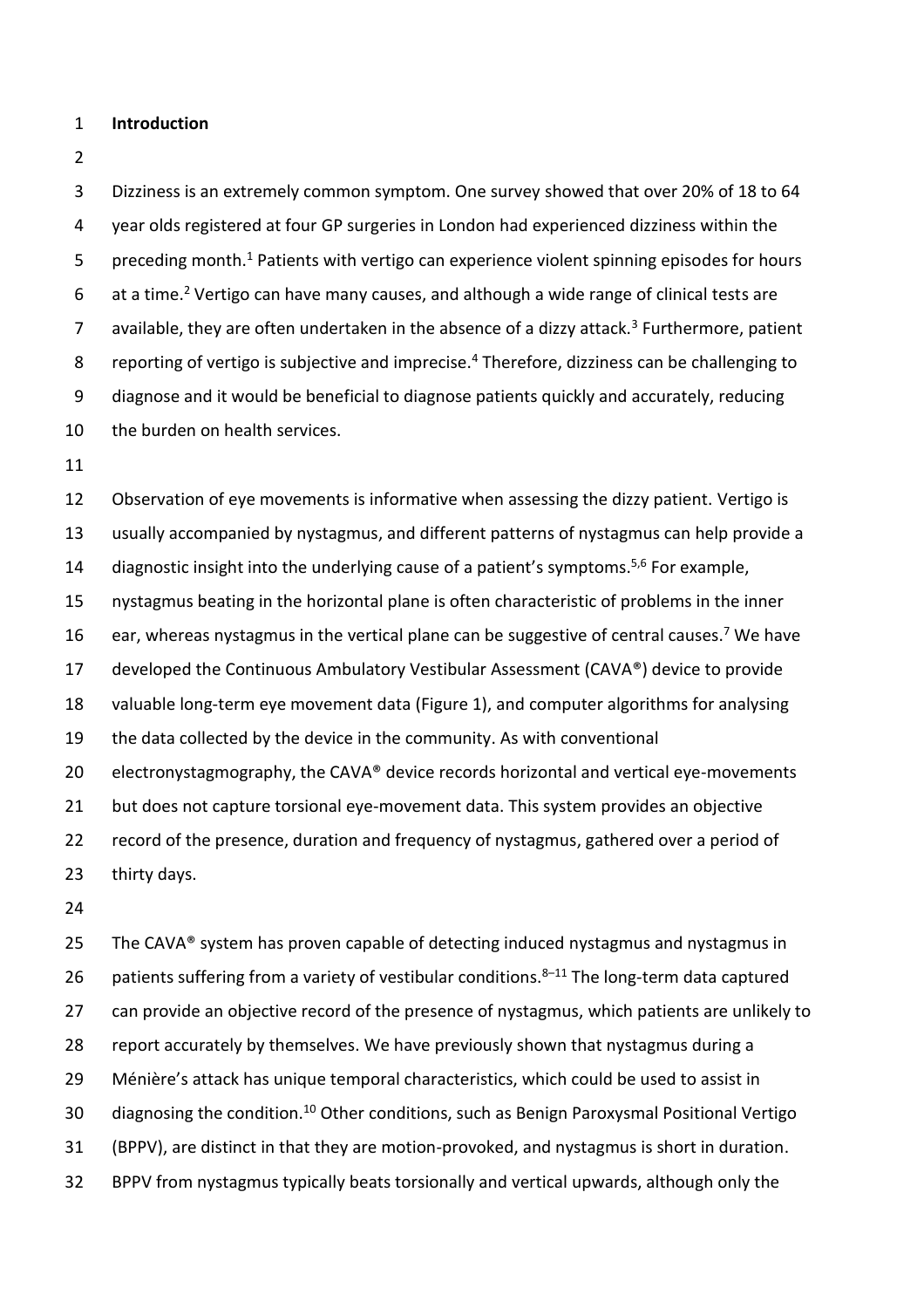vertical component can be detected by the CAVA® system. The information provided by the 34 CAVA® system is expected to supplement and complement a full neurotological history and 35  $\phantom{1}$  examination, assisting the clinician to make or confirm a diagnosis.<sup>11</sup>

 The large quantity of data captured by the device makes manual inspection of the data impractical. To overcome this issue, we have previously developed and evaluated 39 algorithms to automatically detect different patterns of nystagmus,<sup>9</sup> for subsequent review and interpretation by a clinician. Eye movement data can be difficult to interpret from manual inspection of separate vertical and horizontal channels, especially if the eye 42 movements are complex or rare.<sup>12</sup> Additionally, some clinicians may have more experience examining the eyes than looking at signal traces. Patients themselves would better understand their own symptoms from a video representation of their eye-movements rather than complex signal traces. In this article, we describe an approach to reproduce animated eye movements from the long-term, horizontal and vertical electrooculography 47 data provided by the CAVA<sup>®</sup> device. The recreated movements imitate the appearance of the eyes, excluding torsional eye-movements, and largely allowing clinicians to review episodes of vertigo as if they were present with the patient during an attack. We demonstrate that the results obtained are visually comparable to actual video footage of the patient's eyes. The data analysed exemplifies the challenges associated with interpreting eye-movement signals and highlights the benefits of reanimating them in 2D.

## **Materials and Methods**

 We are currently undertaking a clinical investigation into the capabilities of our device to detect pathological nystagmus from patients with a range of vestibular conditions. This work is part of a larger portfolio of work funded by the UK Medical Research Council to develop a full medical system for diagnosing dizziness. During the "training" phase of this investigation, we have collected data from patients with vertigo which will be used to develop our computer algorithms for detecting nystagmus. The work presented here was undertaken using data from patients enrolled onto this training phase. This clinical investigation was reviewed and approved by the London-Dulwich Research Ethics Committee (IRAS Number: 261099)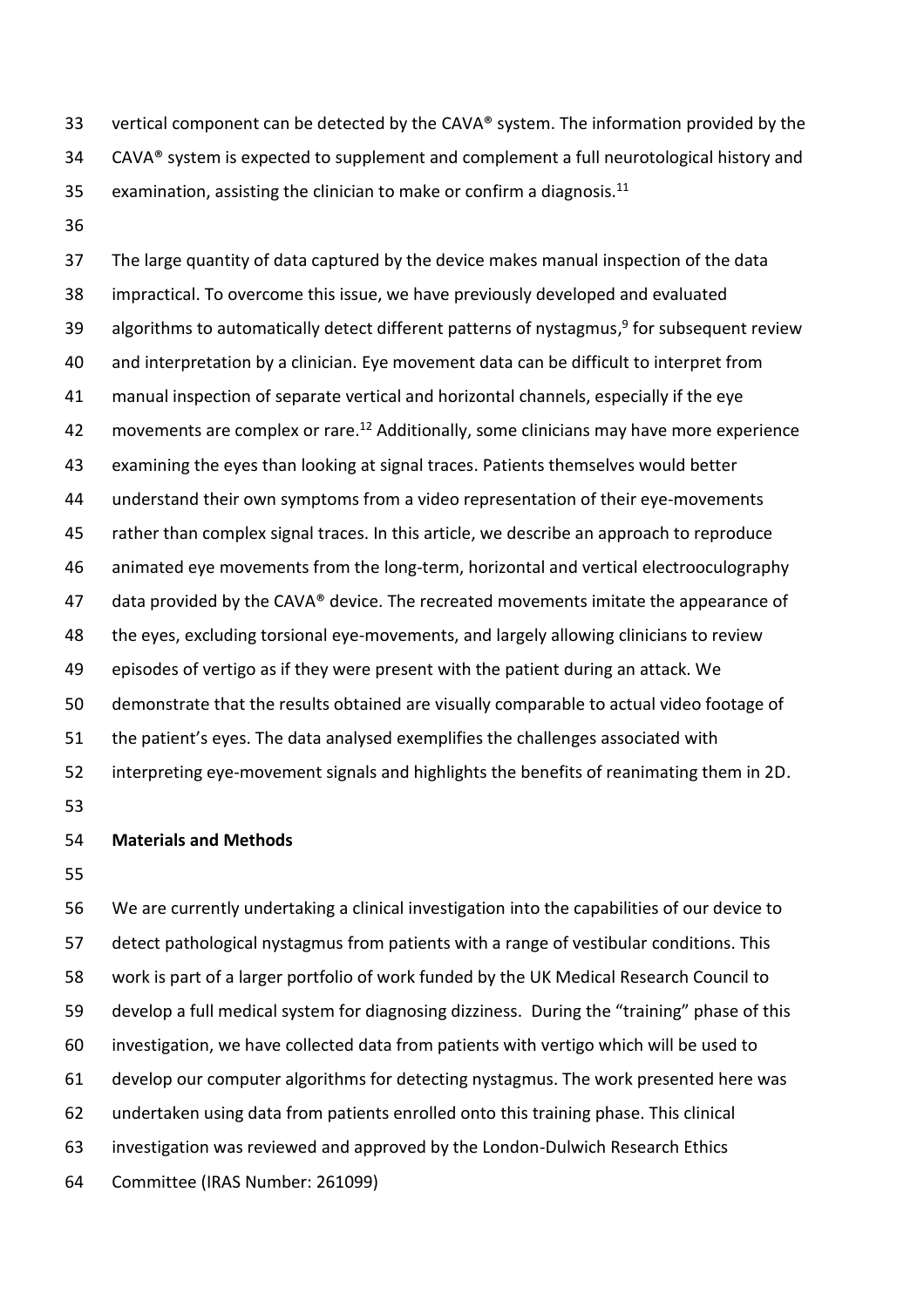Patients enrolled into our clinical trial wore the CAVA® device for thirty consecutive days. They attended three separate follow-up appointments during the trial. The first, on day five, was to check that the patient was getting on well with their device and to check for adverse skin reactions. The second, on day fourteen, was to change the device's battery. After day thirty-one, patients returned their device and completed a questionnaire. In this article, we present data from two of the trial participants. Patient One was a 53-year-old lady with a fifteen-year history of left-sided unilateral Ménière's disease. Patient Two was a 56-year-old lady with a three-year history of positional vertigo. For Patient One, we reanimated her nystagmus eye movements from a Ménière's attack she experienced during her thirty-day trial, in her own home. For Patient Two, we reanimated her nystagmus during a Dix-Hallpike test, undertaken in a clinical setting at her day fourteen follow-up appointment. We also recorded concurrent video footage of Patient Two's eyes during this test. The video was recorded using a Canon 200D Digital SLR camera, at 1920 x 1080 pixels, at 60 frames per second.

81 The CAVA® device (Figure 1) records the corneo-retinal potential produced by the eyes, which is a proxy for eye movement. Horizontal eye movement is captured by way of two electrodes placed at the outer canthi of the eyes, and vertical eye movement by two 84 electrodes placed above and below the left eye. A fifth electrode beneath the right ear provides a reference voltage. This technology is similar to electrooculography and 86 electronystagmography, which have been used routinely for decades,<sup>13</sup> and as such the 87 CAVA<sup>®</sup> device does not capture torsional eye-movements. Also, as with 88 electronystagmography, the CAVA® device would require frequent recalibration in order to relate the signals recorded to precise eye-movements in degrees. As we are presently only interested in identifying nystagmus signals and comparing them qualitatively, here we present eye-movements using native device units. The device also contains an accelerometer which records three-axis head movements. Each channel of eye movement is sampled at 42.67 Hz and each acceleration channel is sampled at 20 Hz. 

 We developed software to simultaneously visualise the two-channel eye-movement data provided by the CAVA® device, the video data (for Patient Two), and a 2D reconstructed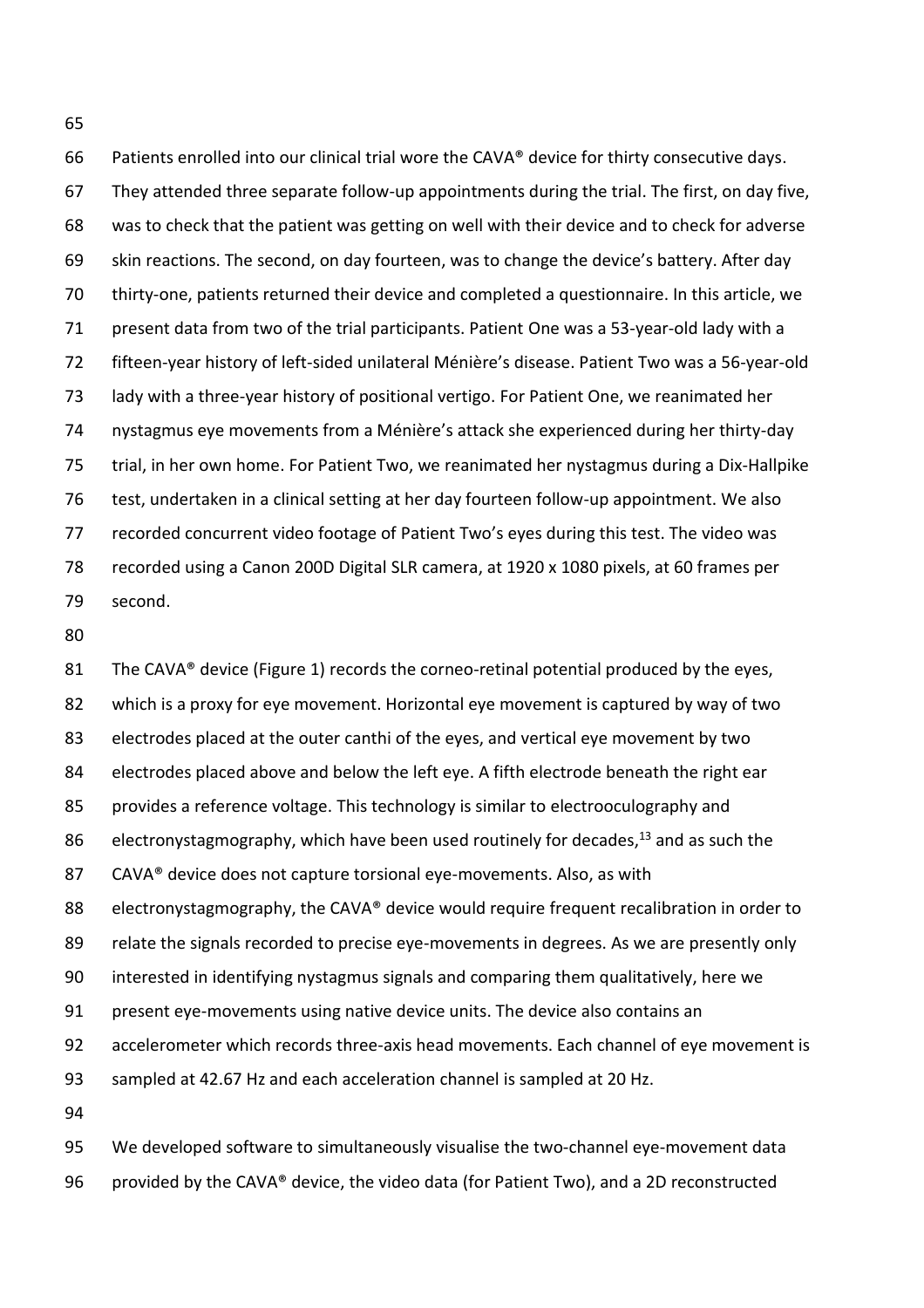animation of the patients' eye movements. This software, which was created using Mathwork's MATLAB, generates a video file showing the three modalities playing in real- time: vertical and horizontal eye-movement traces, an animated reconstruction of the eyes and concurrent video footage of the patient's eyes. Prior to visualisation and reconstruction, each eye movement channel was pre-processed to remove signal drift and high frequency noise, such as interference from mains electricity, both common issues when working with 103 electrooculography data.<sup>14</sup> To achieve this, a bandpass filter was applied to the data (Figure 2). The filter used a high-pass threshold of 0.20 Hz and a low-pass threshold of 6 Hz.

 Animated eye-movements were reconstructed by plotting the filtered horizontal and vertical eye-movement channels onto two separate 2D plots, designed to imitate the 108 appearance of the pupils of the eyes. Although the CAVA® device does not record left and right eye movements independently, both eyes are shown in order to generate a more realistic and interpretable animation. The axes limits of the reconstructed plots were selected such that all of the patient's eye-movement data would be visible within the plots. The video data was temporally aligned with the eye-movement data using activation of the CAVA® device's event marker as a reference point. As the device and video data were captured at different sample rates, care was taken to maintain alignment of these data channels during playback.

## **Results**

 Patient One returned their device after thirty days and reported an acute Ménière's attack consisting of an episode of rotary vertigo lasting approximately three hours. Analysis of the eye-movement traces from the CAVA® device showed clear evidence of sporadic, left- and right-beating jerk nystagmus throughout the period indicated by the patient. The full details 123 of this attack have been reported previously.<sup>10</sup> A thirty-second extract of the device data was processed by our software to generate a new video showing the horizontal and vertical eye-movement traces alongside a 2D-reconstruction of the patient's eye movements (Figure 126 3 and Supplemental Movie 1). The reconstruction confirmed the presence of right-beating, 127 jerk nystagmus during the reported vertigo attack.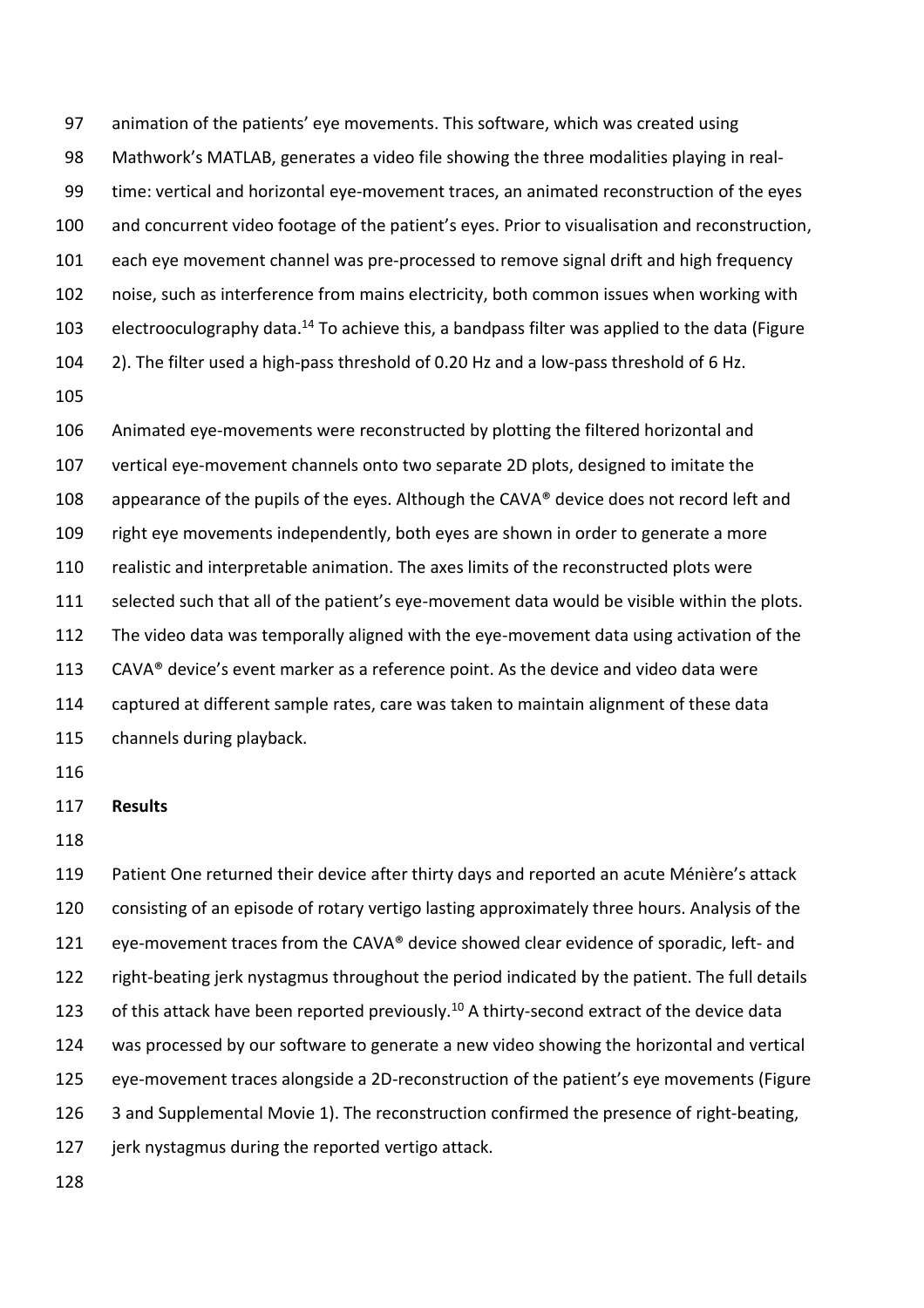Patient Two returned after thirty days, reporting several short episodes of motion-provoked vertigo during the trial. At Patient Two's second follow-up visit, three right-sided Dix- Hallpike manoeuvres were performed. Visual observation of the patient's eyes during these tests showed nystagmus beating torsionally with the upper pole of the eye to the right-hand side, and vertically upward. The nystagmus lasted for less than thirty seconds. These observations confirmed right posterior canal, BPPV canalithiasis. Consistent with the response *"*fatigue" that has been reported previously, the first manoeuvre yielded the 136 strongest nystagmus response.<sup>15</sup> To compare the patient's actual eye-movements with those recreated from the device data, we recorded video of the patient's eyes whilst they underwent the manoeuvre. The video and device data were processed by our software to generate a new video showing these modalities alongside a 2D-reconstruction of the 140 patient's eye movements (Figure 3 and Supplemental Movie 2). Observation of the CAVA® device's horizontal and vertical eye movement data showed evidence of up-beating nystagmus in the vertical channel (Figure 3a-b).

 The 2D animated reconstruction of Patient Two's eye-movements revealed an obvious visual correlation between the reconstruction and the video footage (Figure 3c and 3d). At about 00:13:36, the patient can be seen to blink (Figure 3d), and this appears as a fast, upward eye excursion in both the eye movement traces (Figure 3a-b) and the reconstruction (Figure 3c). From the reconstruction, Patient Two's eyes can also be seen to move in an arching motion towards the right-hand side of her face. This motion could not easily be identified from the eye-movement traces alone, but is clearly visible both in the reconstruction and in the video footage. As purely torsional eye-movements cannot be captured using electrode-based electronystagmography, no torsional movements are visible in the reconstruction, despite being visible in the video footage. The device's accelerometer data confirmed that the patient underwent a right-sided Dix-Hallpike test. Both the reconstruction and the video showed clear evidence of nystagmus starting approximately seven seconds after the patient was placed into a supine position, which lasted for approximately nine seconds. Up-beating nystagmus is visible in the vertical channel and the trace has an oscillatory appearance. After the nystagmus had subsided, the patients' eyes were visibly stationary.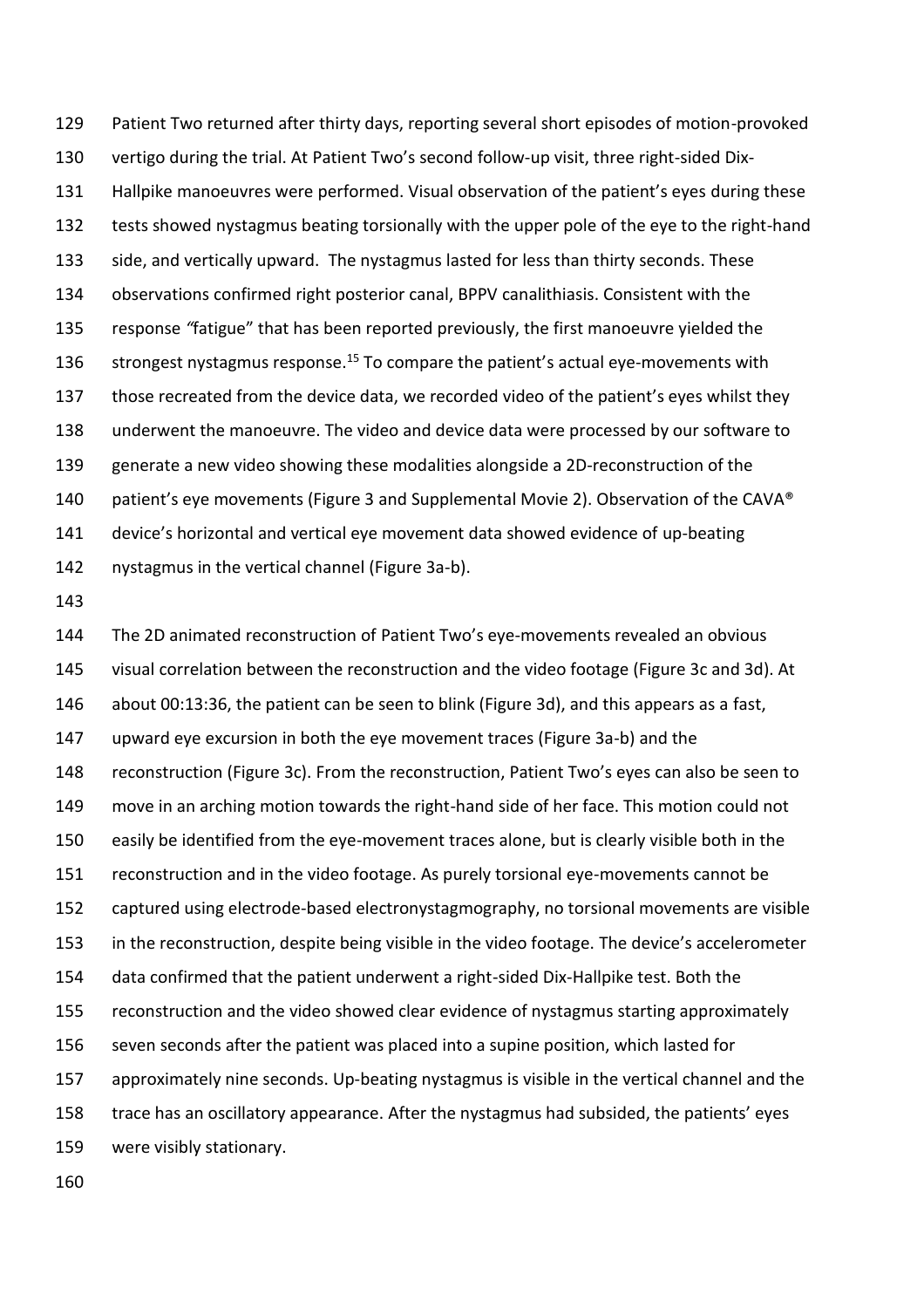**Discussion**

 The results presented here have provided proof-of-concept that signals captured by the 164 CAVA® device largely reflect the actual eye-movements displayed by patients. We were able to use reconstructed animated eye movements to observe the up-beating component of nystagmus present in a patient undergoing a Dix-Hallpike manoeuvre and also the jerk nystagmus experienced by a patient experiencing an attack of Ménière's disease, in her own home. In the absence of a video recording of a patient's eyes or without being physically present with a patient during a vertigo attack, an animated 2D reconstruction would enable clinicians to retrospectively evaluate the presence and characteristics of nystagmus, and would aid discussions with the patient regarding their vertigo. Clinicians may favour the animated 2D reconstruction because they are familiar with observing physical eye movements, or as highlighted here, because of the complexity of the signal under interrogation.

 This study is the first to recreate eye-movements from the long-term data provided by the 177 CAVA® device for the purpose of assessing dizziness. Due to the emergence of videonystagmography technology, electrooculography has decreased in popularity for 179 recording nystagmus in clinical settings.<sup>16</sup> Interpreting eye movements from electrooculography (EOG) data remains an active area of research in the field of Human- Computer-Interaction (HCI). Applications of EOG in HCI tend to focus on the automatic detection of specific eye-movement gestures to facilitate some kind of computer-based 183 activity, often to assist people with quadriplegia to interact with a computer.<sup>17</sup> 

185 There is a clear similarity between the data captured by the CAVA<sup>®</sup> device and the actual eye-movements experienced by patients. This relationship is sufficient to allow a qualitative comparison between nystagmus from different patients and between nystagmus resulting from different conditions. There are several issues which make discriminating the characteristics of nystagmus more challenging. As with ENG, the relationship between eye-190 movements and native device units is only linear up to  $\pm$  30 degrees.<sup>18</sup> This is an unavoidable limitation of electrode-based systems, so care should be taken when visualising large excursions of the eye. It is also not possible to record pure torsional eye-movements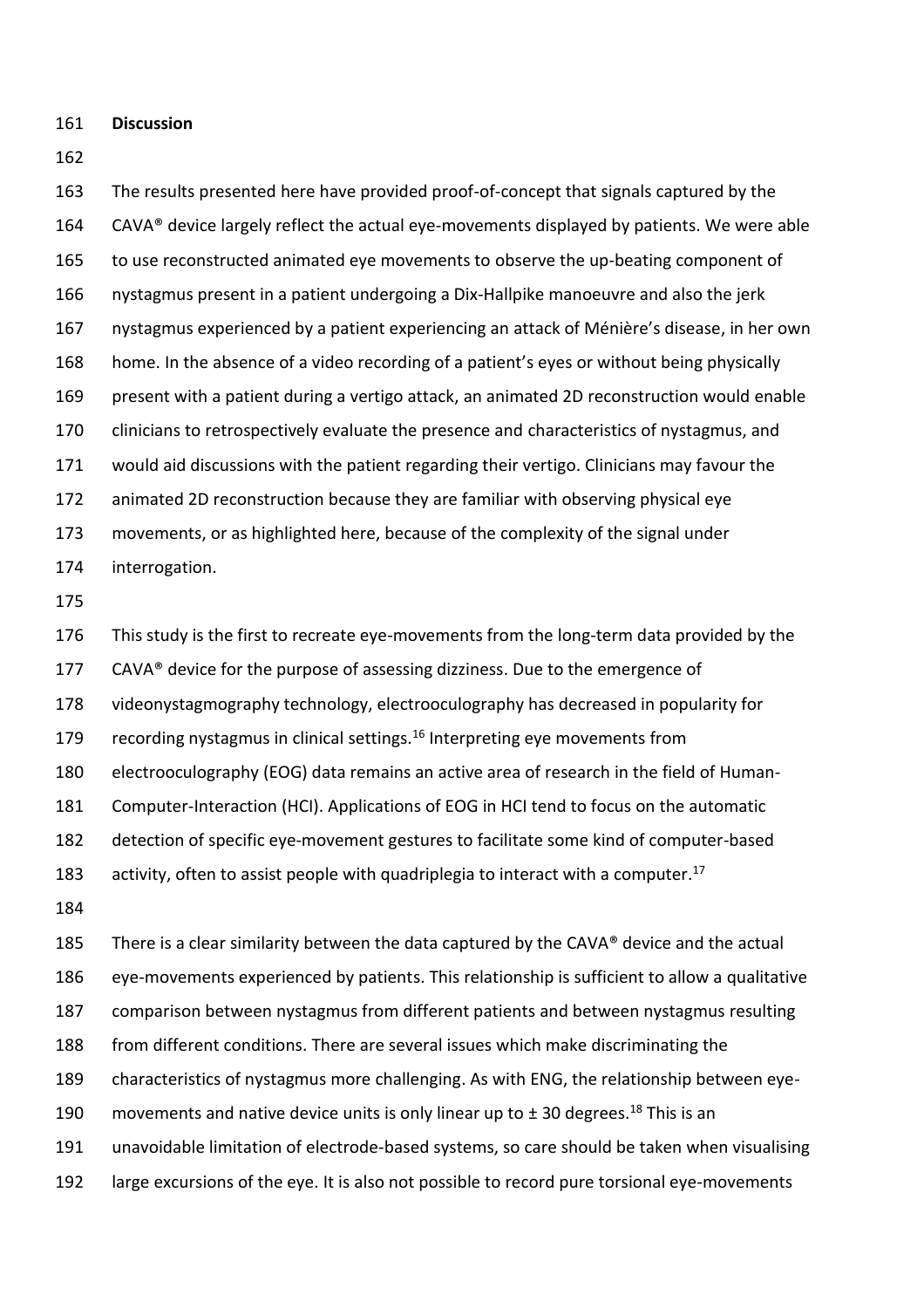using electrode-based systems. Such eye-movements are common with BPPV, although they are usually accompanied by a vertical component.

 A further challenge shared with conventional electrode-based electronystagmography is that frequent device calibration is usually required to determine precise eye-movements in degrees. This is due to the variability of the Corneo-Retinal Potential (CRP), which is the bioelectrical signal used by both systems as a proxy for eye-movement. Calibration can be performed by the subject performing a calibration task, such as predefined eye movements 201 (e.g. moving the eyes by  $\pm$  30 degrees), in order to calculate the number of native device units per degree of eye movement. Alternatively, an average calibration value could be used, with a known margin of error. We did not perform these steps here as it is possible to determine the presence of nystagmus, its duration and beat-direction without prior calibration.

 BPPV is the most common cause of vertigo, and by far the most common cause of motion- provoked vertigo. Thus, nystagmus correlated with head-movements, as confirmed by the 209 CAVA® device's accelerometer data, would provide a likely first indication of BPPV. Further supporting data is provided by the fact that the onset of nystagmus is delayed for BPPV but not for vertigo with central causes, and the nystagmus produced as a consequence of BPPV 212 is fatigable whereas for central causes it is not. Posterior canalithiasis is the most common form of BPPV, accounting for around 90% of cases. Therefore, in the majority of cases, the side the person lies on would indicate the affected side and the affected canal. Confirmation 215 of motion-provoked vertigo fulfilling these criteria could be used in conjunction with a full neurotological history and examination to supplement a clinician's diagnosis.

 We have shown here that eye blinks are reconstructed as short duration, vertical eye movements, which could be misinterpreted as genuine, vertical eye-movements. Some vertical movement can occur during blinking (Bell's phenomenon), but this is unlikely to fully  $\,$  account for the signals captured.<sup>19</sup> In light of this, it could be useful to develop ways to automatically detect blinks in the data, to alert the clinician of their presence.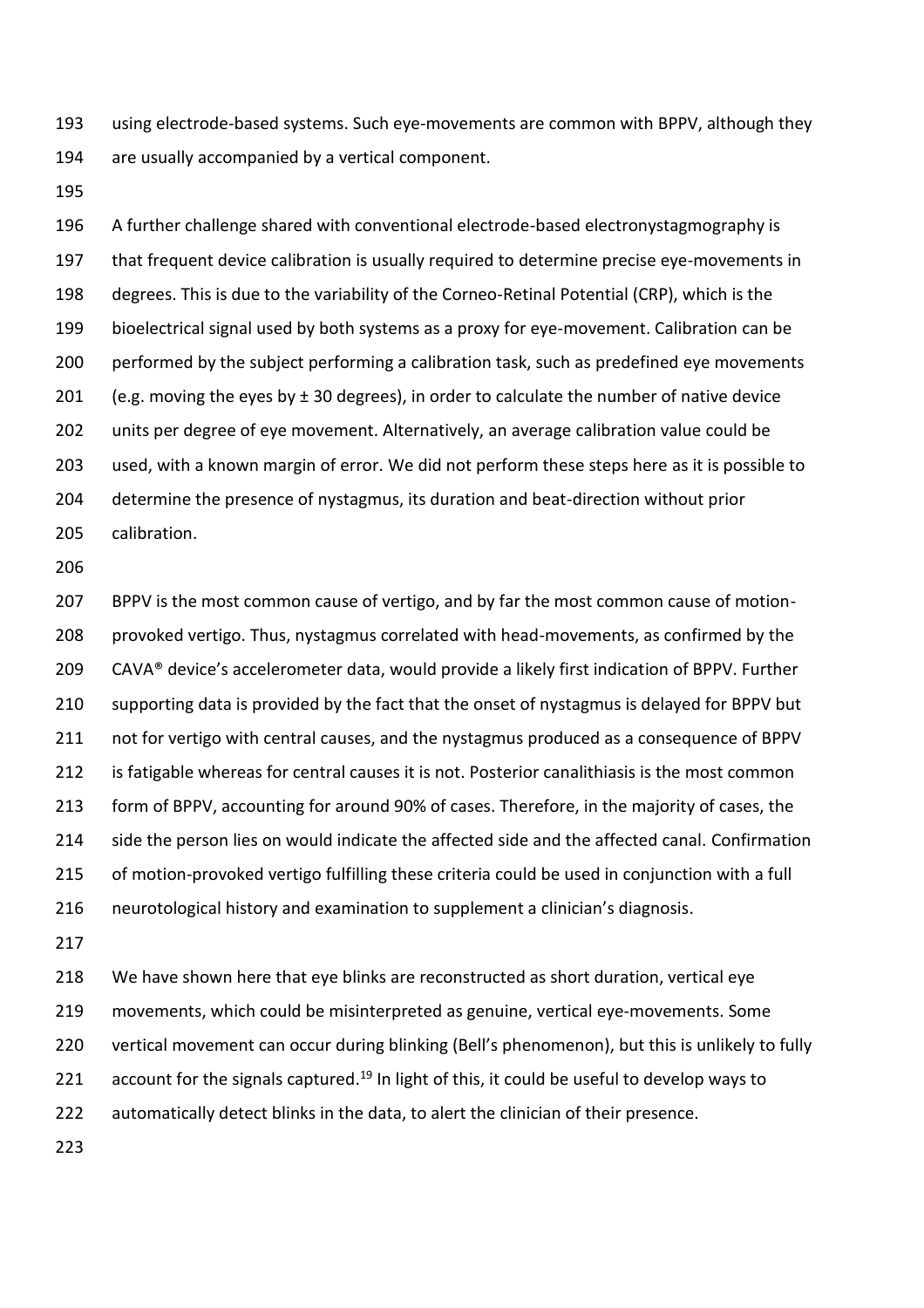The method of reconstructing eye movements presented here provides an alternative 225 representation of the data captured by the CAVA® device, allowing easier interpretation of the patient's eye movements and confirming the presence of nystagmus to a clinician. Our ultimate goal is to further develop this system from one that detects nystagmus to one that can provide useful insights regarding the nature of the nystagmus detected. If deployed into 229 routine medical care, we expect that the CAVA® system would be provided to patients in secondary care settings, most likely to provide an objective confirmation of vertigo and to 231 aid the discrimination of possible vestibular causes. The system could provide insight into conditions with a degree of overlap, such as Ménière's disease and vestibular migraine, or for patients with coexistent conditions, such a dual diagnosis of BPPV and Ménière's disease. A combination of a full neurotologic history, examination and the nystagmus recorded over thirty-days would then guide a clinician towards the most likely diagnosis and treatment options. For example, hearing loss combined with prolonged episodes of direction-changing vertigo might suggest Ménière's disease. Prolonged nystagmus in the vertical plane might suggest a central cause. BPPV might be suggested by short durations of up-beating nystagmus, with a latency following a provocative head-movement, and this would be confirmed by a Dix-Hallpike test. As we work towards this goal, we next intend to undertake a clinical trial to determine whether the nystagmus signals captured by the 242 CAVA® device are sufficient by themselves to differentiate some of the most common inner- ear causes of vertigo. **Declaration of Interest Statement**

247 All three authors are listed as inventors on a patent application for the CAVA $\degree$  device.

## **Data Availability Statement**

The data presented here is available upon reasonable request.

**References**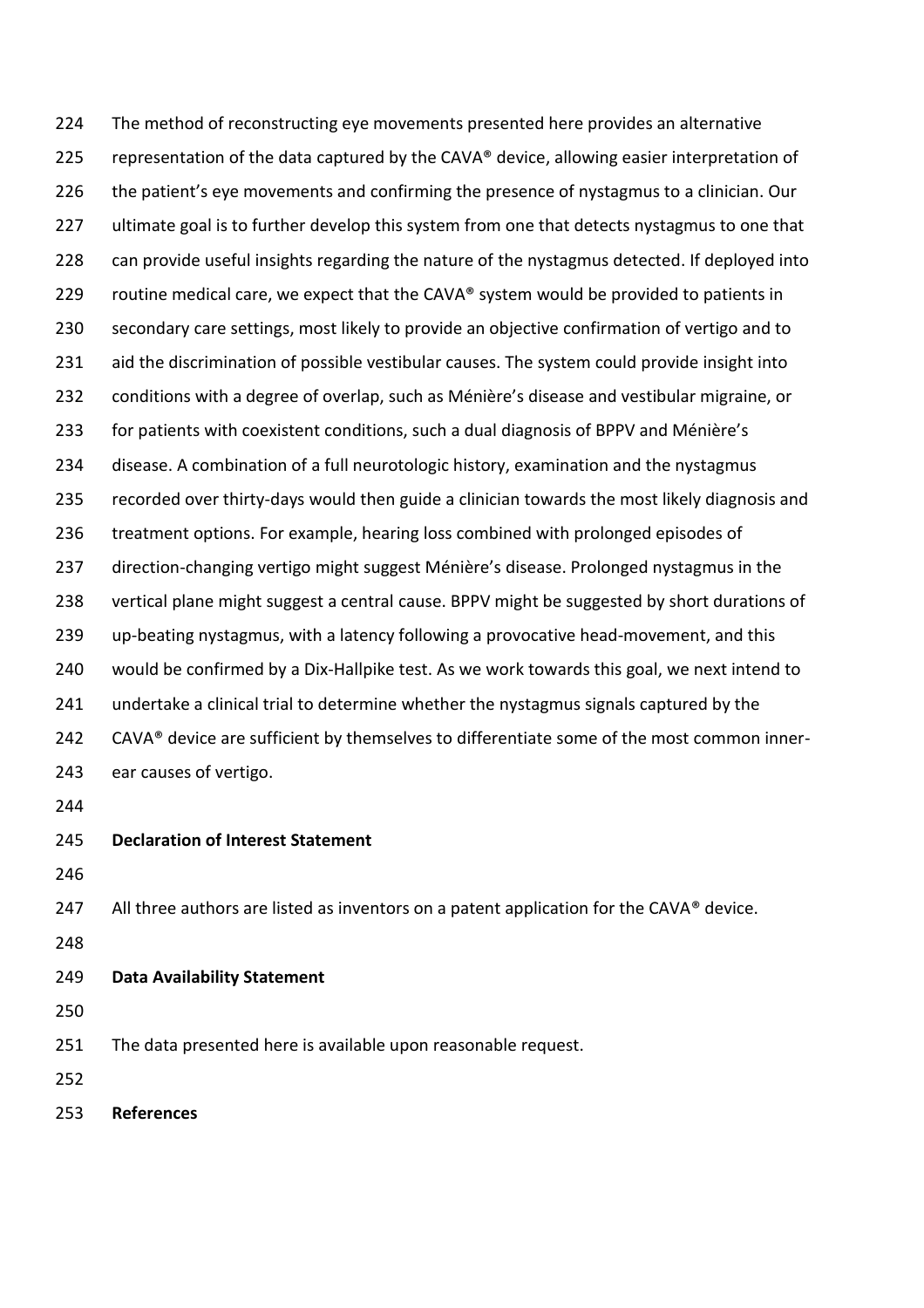- 254 1. Yardley L, Owen N, Nazareth I, Luxon L. Prevalence and presentation of dizziness in a general practice community sample of working age people. *Br J Gen Pract*. 1998;48(429):1131.
- 257 2. Bance M, Mai M, Tomlinson D, Rutka J. The changing direction of nystagmus in acute Meniere's disease: Pathophysiological implications. *The Laryngoscope*. 1991;101(2):197-201. doi:10.1288/00005537-199102000-00017
- 3. Molnar A, McGee S. Diagnosing and treating dizziness. *Med Clin North Am*. 2014;98(3):583-596. doi:10.1016/j.mcna.2014.01.014
- 4. Newman-Toker DE, Cannon LM, Stofferahn ME, Rothman RE, Hsieh Y-H, Zee DS. Imprecision in Patient Reports of Dizziness Symptom Quality: A Cross-sectional Study Conducted in an Acute Care Setting. *Mayo Clinic Proceedings*. 2007;82(11):1329-1340. doi:10.4065/82.11.1329
- 5. Roberts RA, Gans RE, Kastner AH. Differentiation of migrainous positional vertigo (MPV) from horizontal canal benign paroxysmal positional vertigo (HC-BPPV). *International Journal of Audiology*. 2006;45(4):224-226. doi:10.1080/14992020500429658
- 6. Jeffery H, Hopkins M, Anderson R, Patel V, Rogers J. The interpretation of static positional nystagmus in a balance clinic. *International Journal of Audiology*. 2017;56(12):958-966. doi:10.1080/14992027.2017.1357841
- 272 7. Büttner U, Brandt Th, Helmchen Ch. The direction of nystagmus is important for the diagnosis of central paroxysmal positioning nystagmus (cPPV). *Neuro-Ophthalmology*. 1999;21(2):97-104. doi:10.1076/noph.21.2.97.3919
- 8. Phillips JS, Newman JL, Cox SJ. An investigation into the diagnostic accuracy, reliability, acceptability and safety of a novel device for Continuous Ambulatory Vestibular Assessment (CAVA). *Scientific Reports*. 2019;9(1):10452. doi:10.1038/s41598-019- 46970-7
- 279 9. Newman JL, Phillips JS, Cox SJ, FitzGerald J, Bath A. Automatic nystagmus detection and quantification in long-term continuous eye-movement data. *Computers in Biology and Medicine*. Published online 2019:103448.
- doi:https://doi.org/10.1016/j.compbiomed.2019.103448
- 10. Phillips JS, Newman JL, Cox SJ, FitzGerald J. Nystagmus during an acute Ménière's attack: from prodrome to recovery. *International Journal of Audiology*. Published online July 31, 2020:1-5. doi:10.1080/14992027.2020.1799252
- 11. Phillips JS, Newman JL, Cox SJ. Towards providing an automated approach to differentiating the nystagmus of Ménière's Disease, Vestibular Migraine and Benign Paroxysmal Positional Vertigo. *Otology & Neurotology*. (In press)
- 12. Califano L, Salafia F, Mazzone S, Melillo MG, Califano M. Anterior canal BPPV and apogeotropic posterior canal BPPV: two rare forms of vertical canalolithiasis. *Acta Otorhinolaryngol Ital*. 2014;34(3):189-197.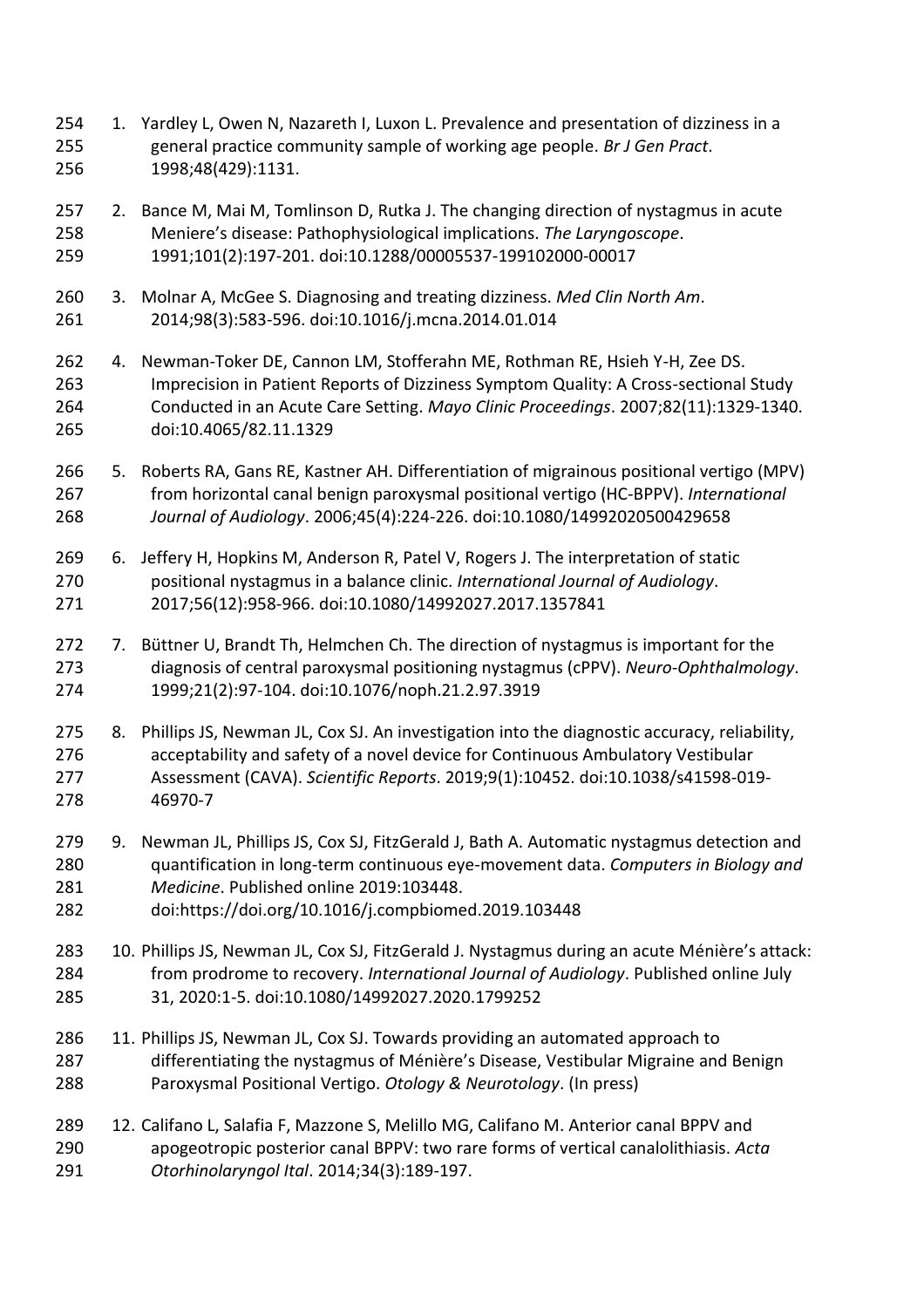- 13. Bhansali SA, Honrubia V. Current status of electronystagmography testing. *Otolaryngol Head Neck Surg*. 1999;120(3):419-426. doi:10.1016/S0194-5998(99)70286-X
- 14. Bulling A, Herter P, Wirz M, Tröster G. Automatic Artefact Compensation in EOG Signals. In: *In Adj. Proc. of the 2nd European Conference on Smart Sensing and Context (EuroSSC 2007*. ; :12-13.
- 297 15. Haynes DS, Resser JR, Labadie RF, et al. Treatment of Benign Positional Vertigo Using the Semont Maneuver: Efficacy in Patients Presenting Without Nystagmus. *The Laryngoscope*. 2002;112(5):796-801. doi:10.1097/00005537-200205000-00006
- 16. Ascherfeld KR. *Revisiting Simultaneous Irrigation for Videonystagmography*. The University of Arizona.; 2020. http://hdl.handle.net/10150/641739
- 17. Chang W-D. Electrooculograms for Human–Computer Interaction: A Review. *Sensors*. 2019;19(12):2690.
- 18. Diez P. Smart Wheelchairs and Brain-computer Interfaces: Mobile Assistive Technologies. In: Academic Press; 2018:382.
- 19. FRACO ICF, DOBA JAL. BELL'S PHENOMENON: A STUDY OF 508 PATIENTS. *Australian Journal of Opthalmology*. 1984;12(1):15-21. doi:10.1111/j.1442-9071.1984.tb01119.x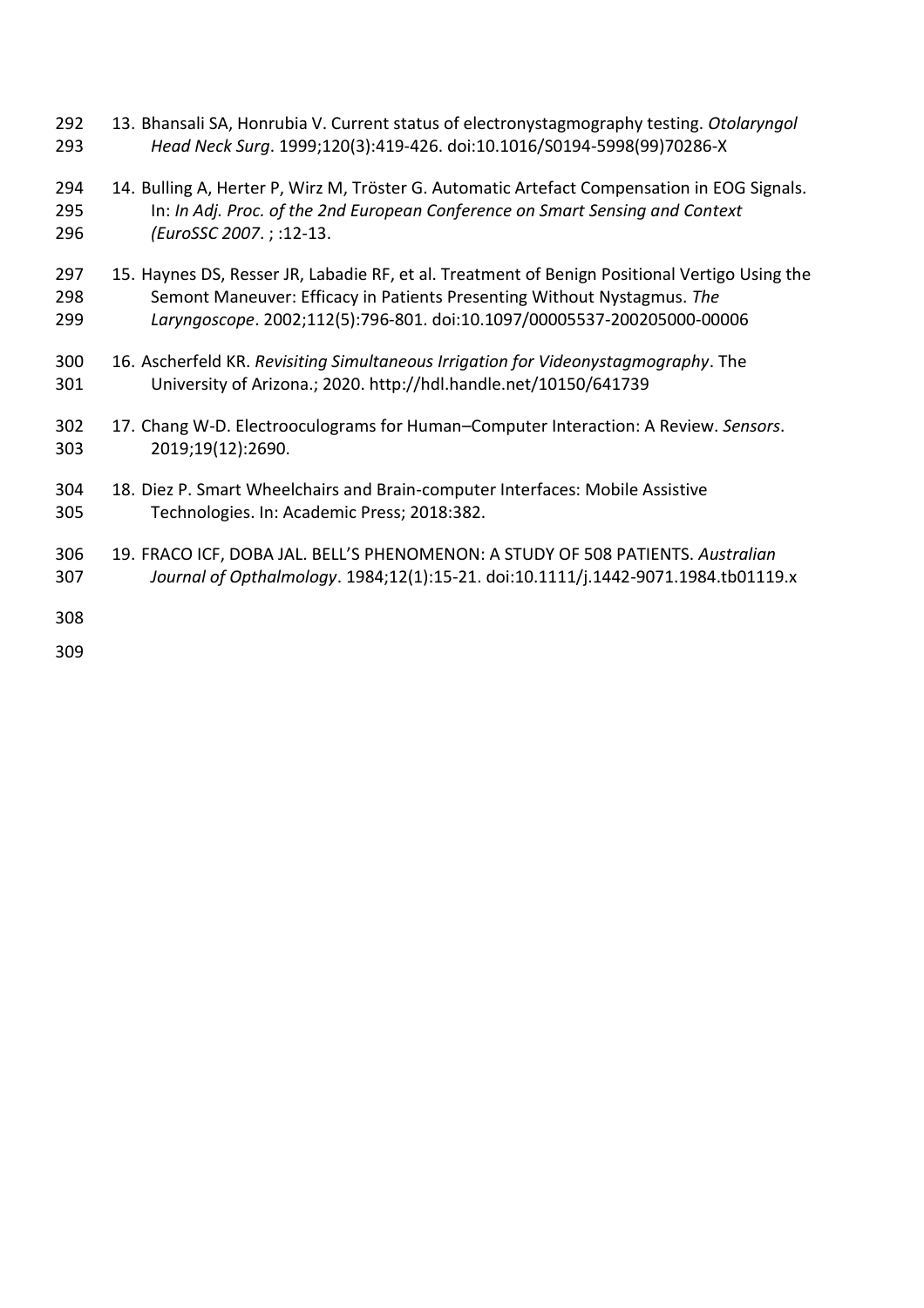

- **Figure 1**
-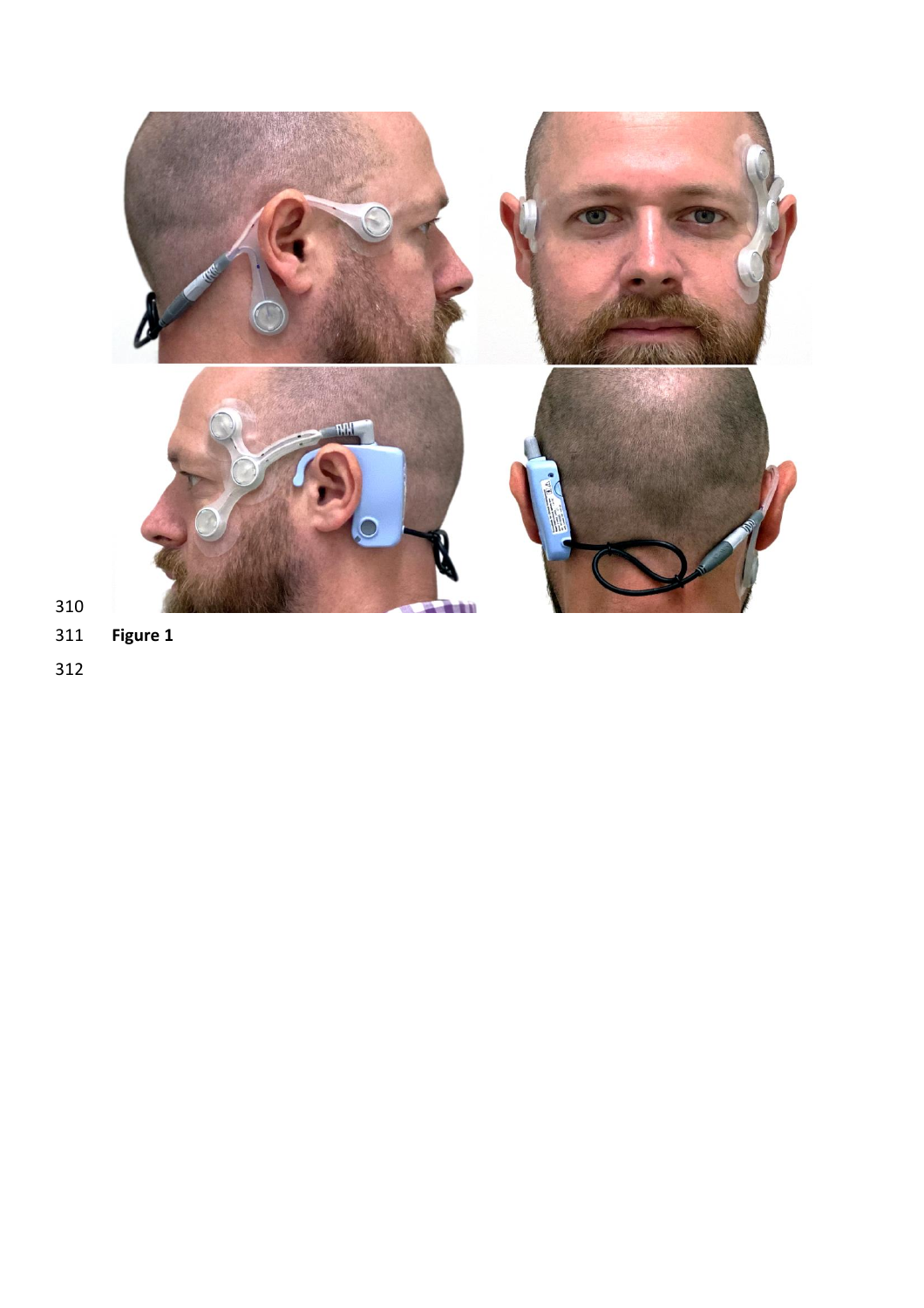



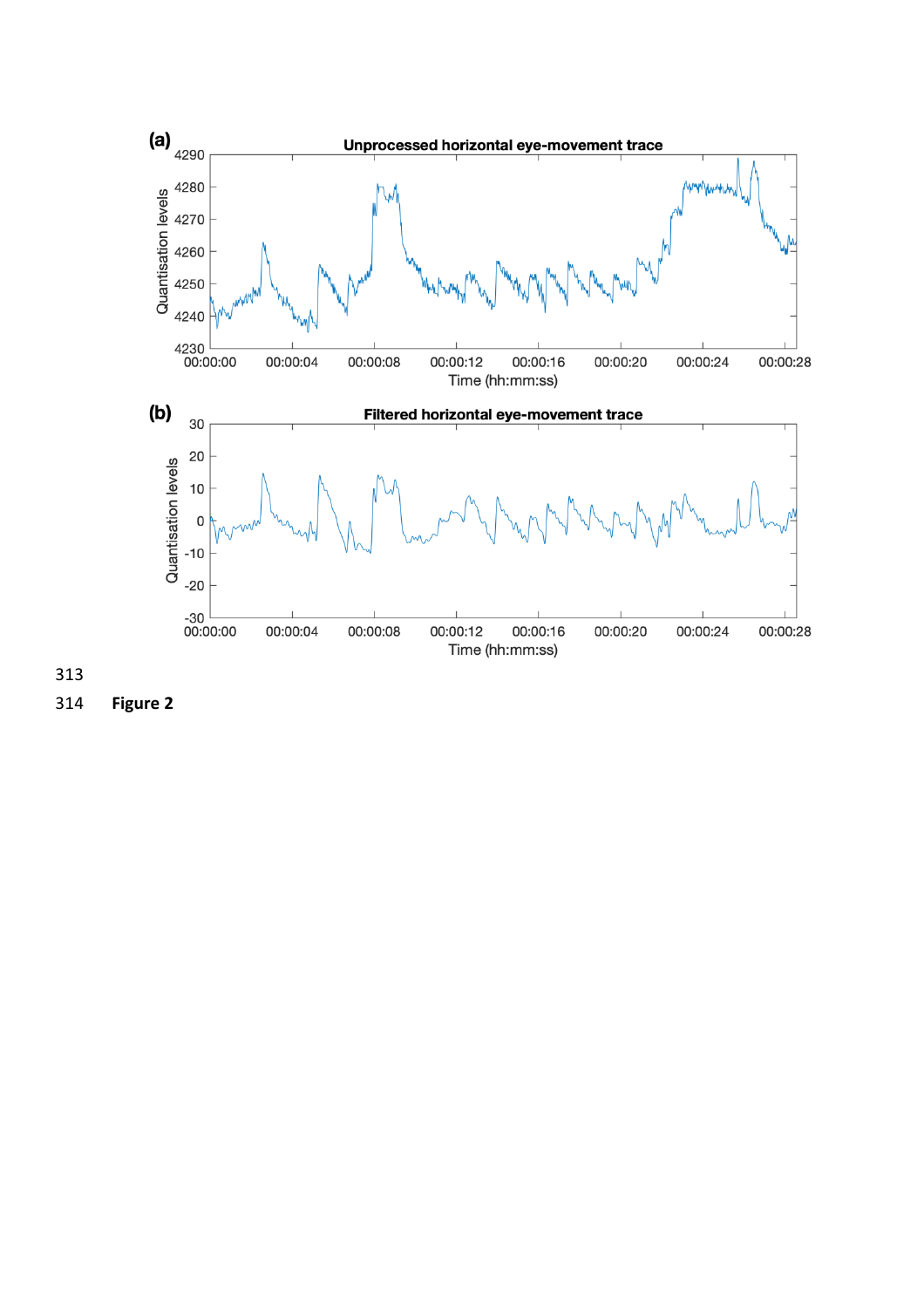



**Figure 3**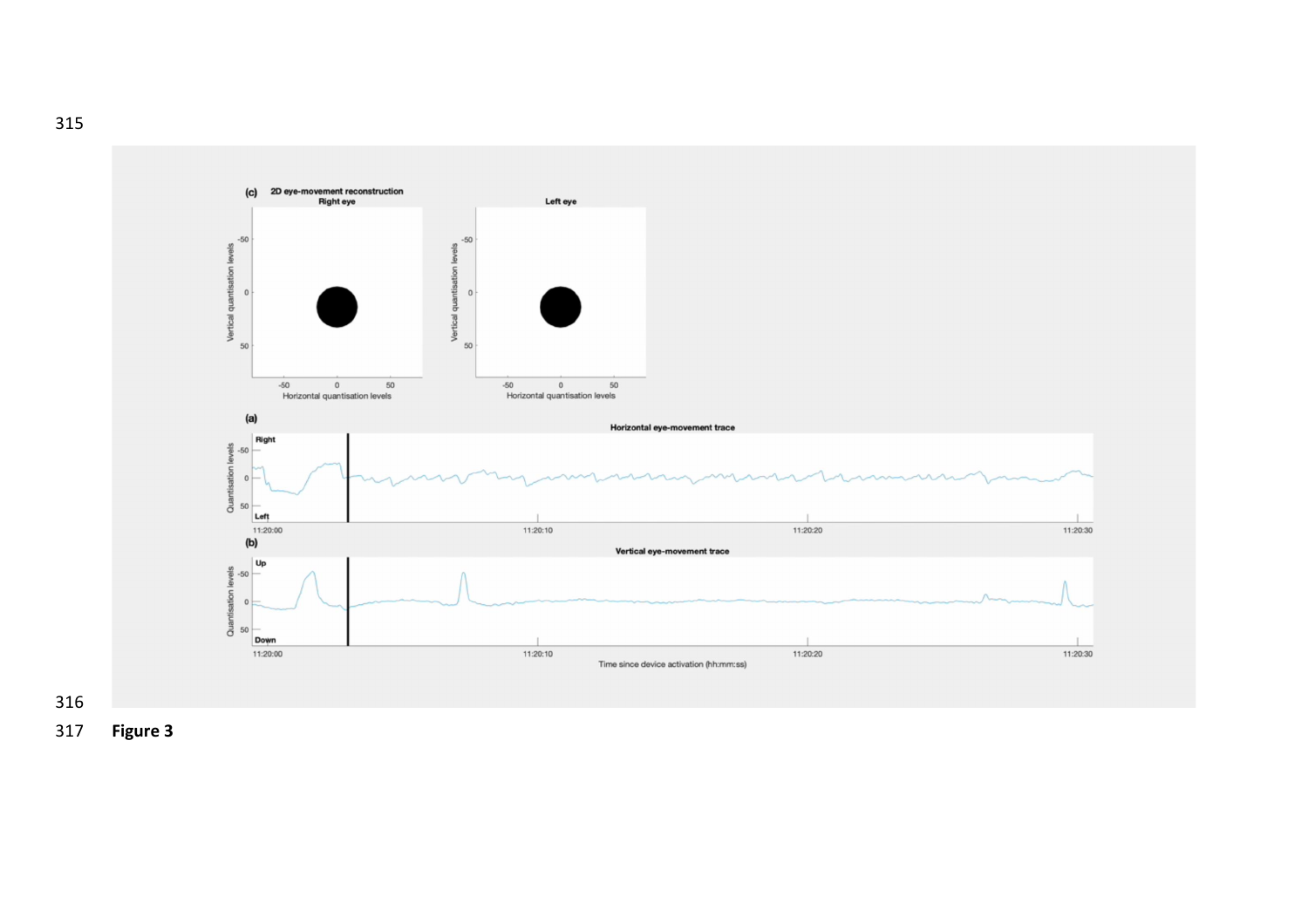

**Figure 4**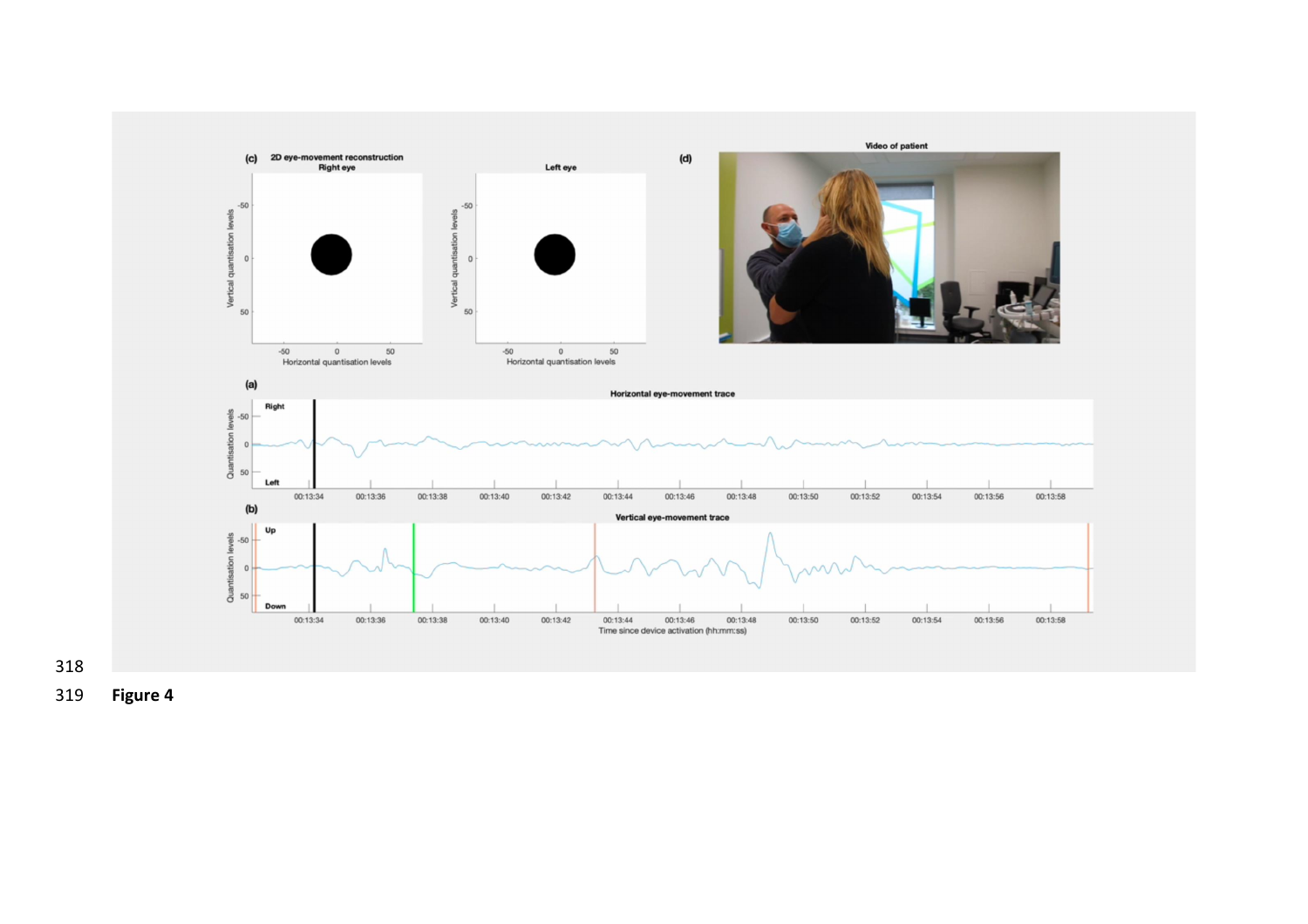**Figure 1:** The appearance of the CAVA® device when worn on the head. The device includes a reusable logging module and two, single-use electrode mounts. Five ECG electrodes are placed at specific sites on the face to record the corneo retinal potential produced by the eyes. A button on the logging unit allows the patient to activate the device's event marker, which causes the device to log the date and time of the button press. The button can also be used to initiate a status check of the device, the results of which are confirmed visually by the device's status LED. The status checking feature provides feedback regarding battery level, the connection of the device's electrodes, and confirmation of event marker activation.

 **Figure 2:** Panels (a) and (b) display a 28-second, horizontal eye-movement trace captured by 331 the CAVA® device. The waveforms show an extract of nystagmus produced by a patient with Ménière's disease. In panel (a), the signal has not been filtered, and shows evidence of signal drift and high frequency noise. In (b), the signal has been filtered using a bandpass filter, with a passband of 0.20 Hz to 6 Hz. The filtered signal retains the characteristic *sawtooth* nystagmus waveform shape whilst discarding the signal drift and the higher frequency noise.

 **Figure 3:** The initial frame of a video showing the eye-movements of a patient experiencing an acute attack of Ménière's disease. The signal shown is an extract from an attack which lasted for approximately three hours, in total. (a) and (b) show the horizontal and vertical eye movement traces as captured by the CAVA® device. The black line marks the current timestamp. (c) Shows the animated reconstruction of the eye movements in 2D.

 **Figure 4:** The initial frame of a video showing the eye-movements of a patient undergoing a Dix-Hallpike manourvre. (a) and (b) show the horizontal and vertical eye movement traces 346 as captured by the CAVA® device. The black line marks the current timestamp, and event marker activations are shown as orange lines. (c) Shows an animated reconstruction of the patient's eye movements in 2D. The video in (d) shows the clinician activating the device's event marker, performing the Dix-Hallpike manourvre on the patient, followed by a closeup of the patient's eyes. The first event marker activation allowed the eye-movement channels to be aligned temporally with the video of the patient undergoing to the procedure. The